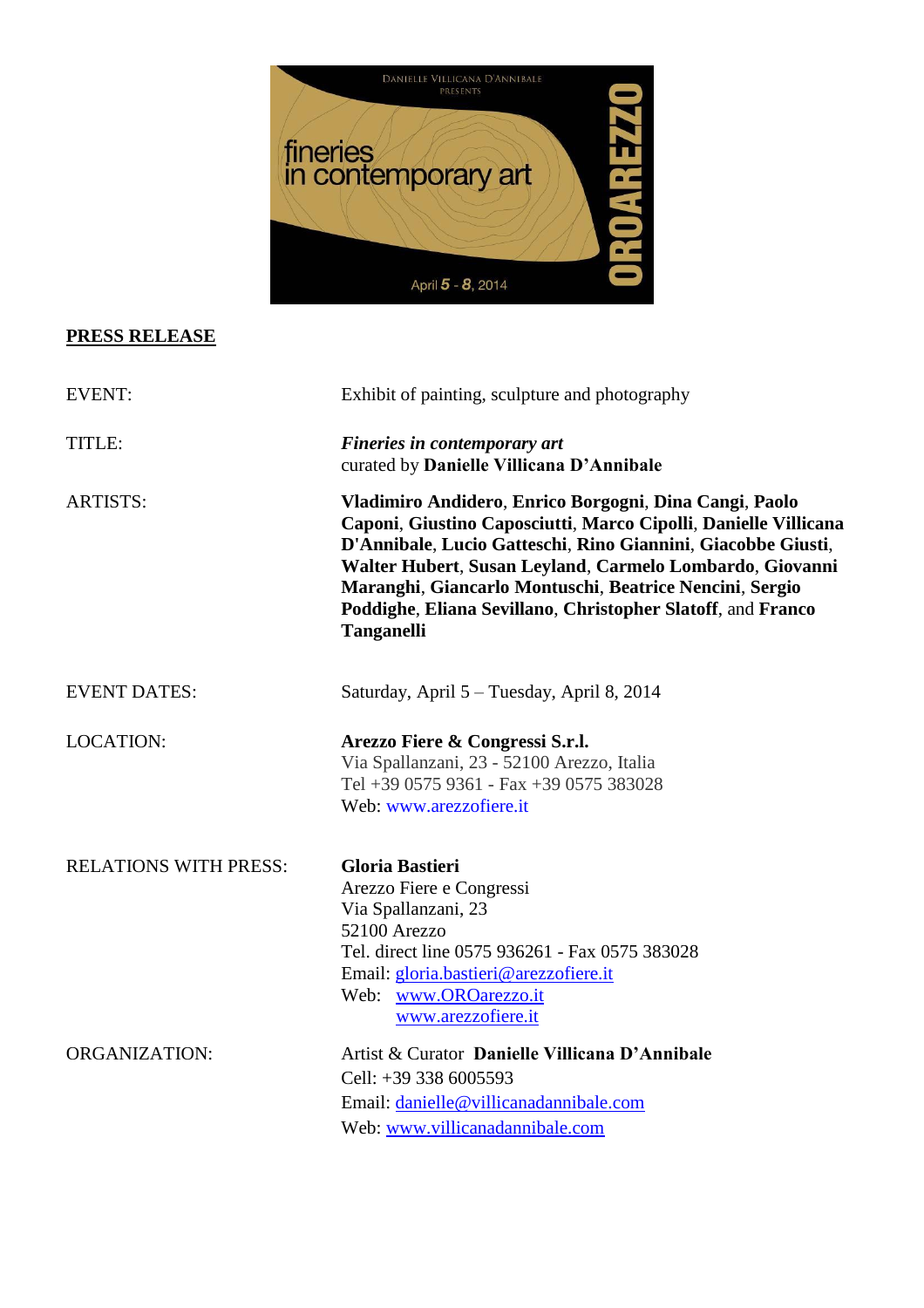

### **PRESS RELEASE**

## *Fineries in contemporary art*  Group exhibition of painting, sculpture and photography from Saturday April 5 to Tuesday April 8, 2014 at OroArezzo

Danielle Villicana D'Annibale is pleased to present a group exhibition of a select and exceptional group of national and international artists entitled *Fineries in contemporary art* for the 35° Edition of OroArezzo. The exhibit contemplates both figurative and abstract expressions, including painting, sculpture and photography. The selection of twenty works of art created by twenty artists among which are some of the greatest contemporary talents of the Tuscan, American and English territories. The exhibit inaugurates Saturday, April 5, 2014 at Arezzo Fiere & Congressi and continues until Tuesday, April 8 with the following hours: Saturday to Monday from 9:30AM to 6PM and Tuesday from 9:30AM to 4PM, with the entrance reserved to wholesalers, retailers and import-export companies, chains stores and designers in the gold industry.

The artists (15 Italian and 5 international): Vladimiro Andidero, Enrico Borgogni, Dina Cangi, Paolo Caponi, Giustino Caposciutti, Marco Cipolli, Danielle Villicana D'Annibale, Lucio Gatteschi, Rino Giannini, Giacobbe Giusti, Walter Hubert, Susan Leyland, Carmelo Lombardo, Giovanni Maranghi, Giancarlo Montuschi, Beatrice Nencini, Sergio Poddighe, Eliana Sevillano, Christopher Slatoff, and Franco Tanganelli.

## **Brief biographies:**

**Vladimiro Andidero** was born in Reggio Calabria in 1963, where he went to the High School for the Arts "Mattia Preti" and afterwards to the Academy of Fine Arts. Since 1984 he exhibits with success in Italy as well as abroad. Since 1990 he lives and works in Arezzo, where he teaches Plastic Disciplines at the High School for the Arts "Piero della Francesca."

**Enrico Borgogni** was born in 1953 in Arezzo. He began photography in the early Eighties, and since then his activity has been incessant, with personal and group exhibitions in Italy, Germany and Spain. The photographer is member of the photo club "La Chimera" of Arezzo and is part of the Polaroiders, otherwise known as the "instant" Italian artists. His works have been published by Polaroid, Hasselblad, Fotoit, FIAF and Reflex. In 2012, the Villicana D'Annibale Gallery curated the catalogue published by Blurb of his solo exhibit *Fiore Nudo* and in 2013 a catalogue for the successive solo exhibit *Fleurs*.

**Dina Cangi** was born in Arezzo, where she lives and works in the locality Chiani. After high school graduation she devoted herself to art by exercising, with a constant search for colors, lights, materials and surfaces, the practice of painting. She's passionate about anthropology and archeology. The artist has a deep appreciation for the tradition and culture of the past, that tends to recycle, filter and return through the suggestions of her work, with the eyes and heart of those who live militant by the art of living in the state of being contemporary. Since her earliest appearances in group exhibitions, reviews and competitions, Cangi has immediately obtained awards and critical acclaim. Since the Nineties she exhibited in solo and group exhibitions in Italy and abroad. To remember are the successes in Berlin, Düsseldorf and Regensburg (Germany), Atlanta (U.S.A.) and Ghent (Belgium). Her works are part of public and private collections.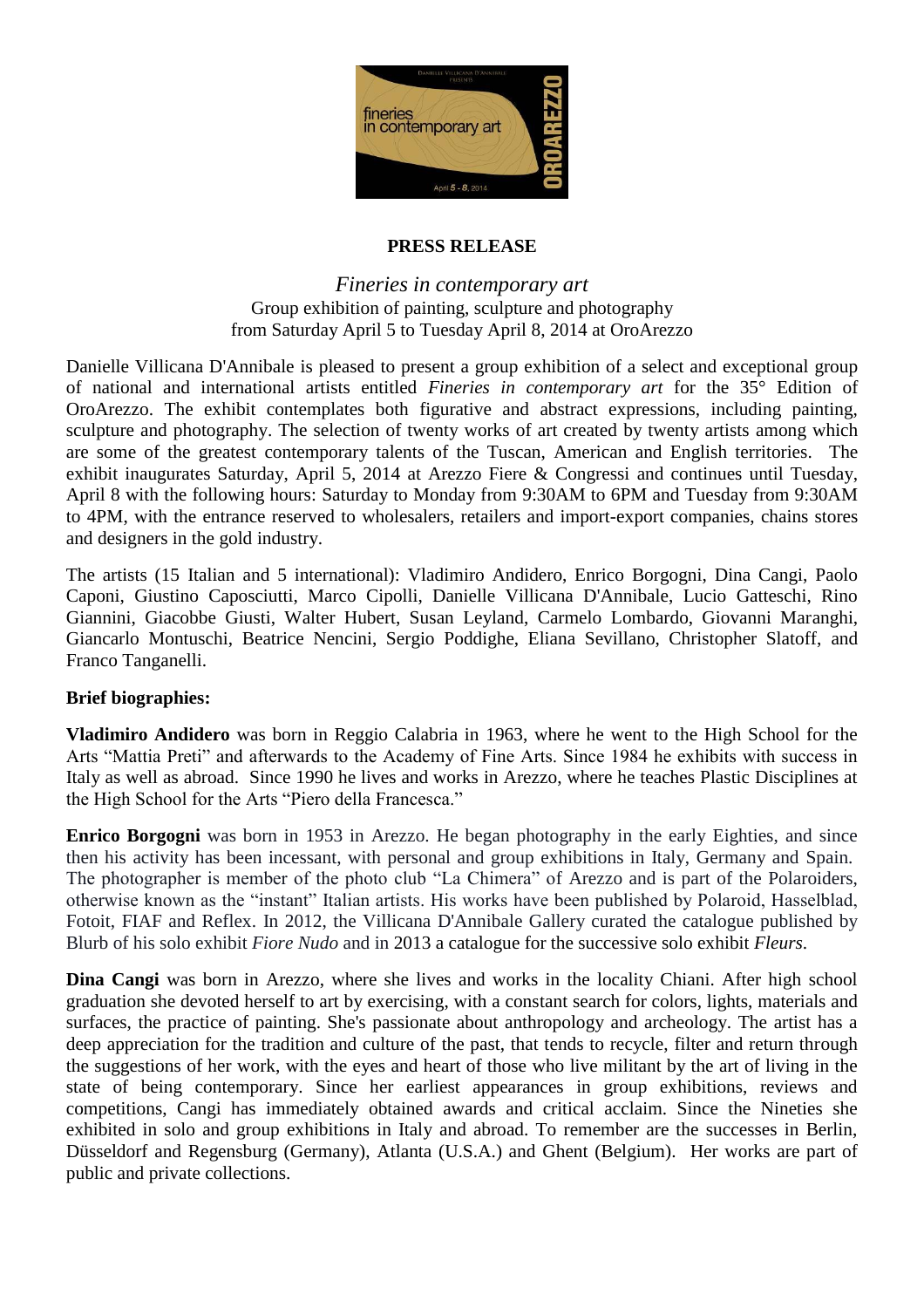

**Paolo Caponi** was born in Arezzo in 1943. After having frequented the Academy of Fine Arts of Perugia (Accademia di Belle Arti di Perugia) in the Sixties, he went researching for his own personal language in photography as well as sculpture. In his career he has exhibited with solo exhibitions in Italy, Venezuela, France, Spain and the United States. In 1986 he realized a project for Caracas entitled Colonna Androgena. In 1994 he created the medallion for the 50° Anniversary for the Resistance for the City of Arezzo. He is represented by *Galleria Immaginaria* of Florence and promoted by *Via Cavour 85* of Arezzo.

**Giustino Caposciutti** was born in Civitella in Val di Chiana (Ar) in 1946. He graduated in painting from the Academy of Fine Arts in Torino (Accademia Albertina delle Belle Arti di Torino), city where he works as an artist and educator. His is a simple painting and at the same time cultured, which takes movement from the analytical painting from the end of the Sixties. His work has evolved in time, characterized by existential and social messages. By "participated art" he intends an art that is defined by a plurality of subjects, not only people, but also other entities, as for instance the canvas nails, the wall, light, Caposciutti for at least two decades is one of the principal protagonists of international level, thanks to the creation of events such as *FiloArx*, *Arte Plurale*, *Tessere…* and *Heart Art* which brought him to be known throughout the world. Before the solo exhibit *Stuff about nails*, at the Villicana D'Annibale Gallery of Arezzo, the artist was present at the Special Olympics Italy, which was held in Arezzo from April 23 to 28, 2013. He coordinated a project of participated art with disabled kids at the Arezzo Fiere e Congressi. Many painted canvases were united in a "living canvas," to form a large mosaic-work for the ceremony of the manifestation, which was held in the historical venter of Cortona.

**Marco Cipolli** was born in Montevarchi (Ar). Painter, graphic artist, sculptor and ceramicist, he approached art at an early age. After the first experiences in graphics and the apprenticeship at Richard Ginori Porcelains as decorator, he undertook the activity of artist utilizing the most varied of materials and techniques. Meeting the family Bellini of Florence, historical gallerists representing artists of world fame, brought him to exhibit with masters such as Manzù, Bueno, Greco, Fazzini, Alinari and Rapisardi. From the beginning of the Eighties he has exhibited in solo and group exhibits in Italy and abroad.

**Danielle Villicana D'Annibale** was born in the United States in San Francisco, California, in 1972. In 1994 she graduated with a B.A. from Occidental College of Los Angeles in Art History and the Visual Arts. The love for the Renaissance took her to Italy in the same year, where she attended important masters and Florentine atelier, from *Charles Cecil Studios* to the *Florence Academy*, to the studio of Silvestro Pistolesi in 1996. Afterwards she learned the technique of fresco at the school of Leonetto Tintori of Prato. In 2001 she enrolled in the Academy of Fine Arts in Rome (Accademia di Belle Arti Roma). She continued on the meantime her plastic and pictorial research, veering towards abstraction: the series *Cigarette Box Paintings* took life. With the academic diploma obtained in 2006, the American transferred to Arezzo. Collaborating with her husband Maurizio D'Annibale, light designer, Villicana began working on the project *Villa Margherita a Paradise for Artists in Tuscany* and opened, in 2010, a contemporary art gallery in the heart of the city, immediately becoming a favored meeting place for Italian and foreign artists. Since 1994 she has participated in solo and group exhibits in Italy and the United States. In the past couple of years she has held three important solo exhibits: *American Spirit*, curated by historian and art critic Michele Loffredo, *Mimì Cocò & Co*, curated by historian and art critic Matilde Puleo, Angelo Andriuolo and art critic Francesco Giulio Farachi as well as her most recent *Cocktails*.

Since 2010 to today she has curated and organized over sixty exhibits, concerts and literary encounters inside the *Villicana D'Annibale Galleria D'Arte* and new exhibition space *Via Cavour 85* of Arezzo.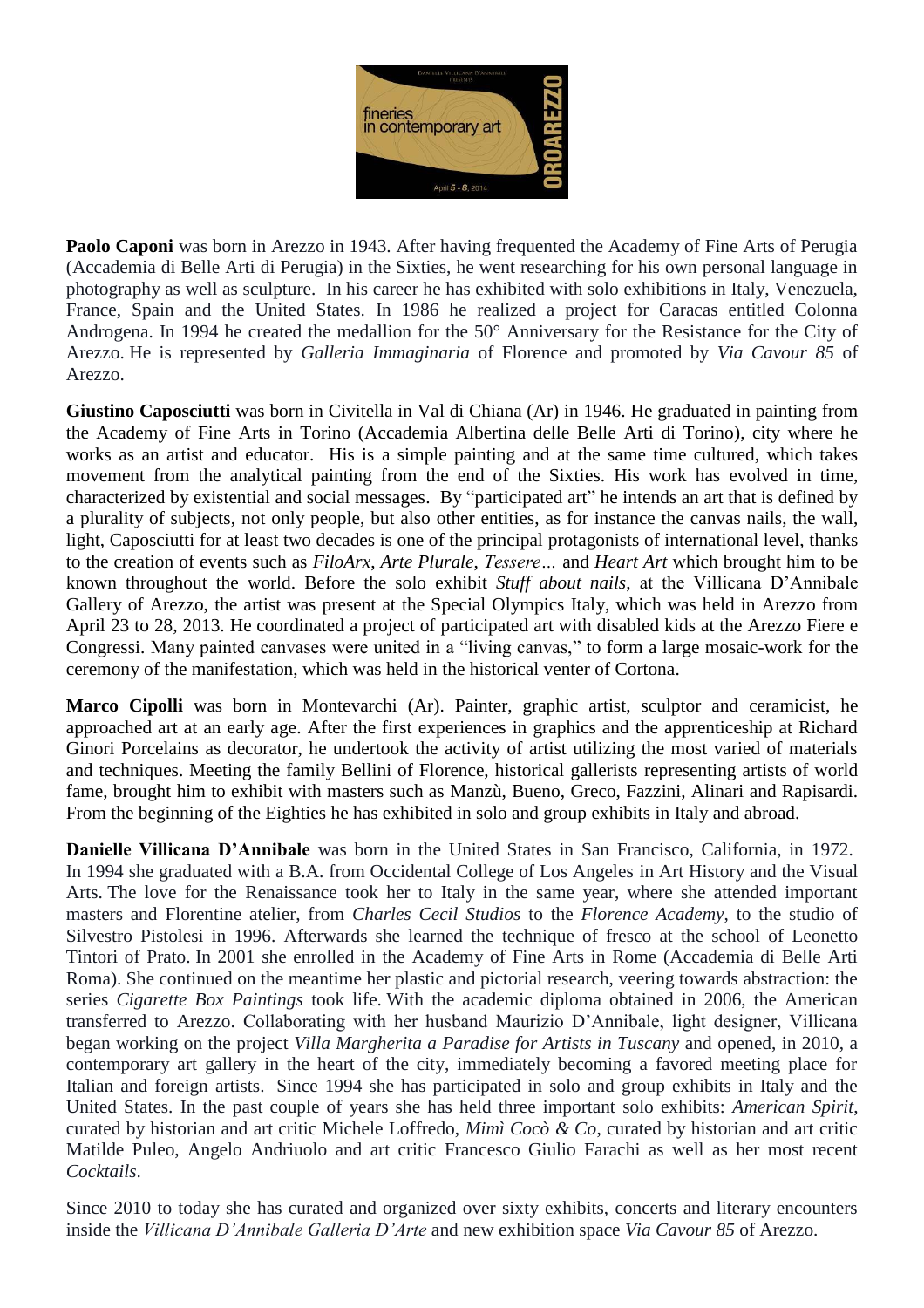

**Lucio Gatteschi** was born in Chianciano, of an ancient Aretine family. "Chianciano healthy liver," town of thermal water and millennial history of Etruscan civilization in the province of Siena, famous for its Palio. We are in Tuscan earth, region where an incredible number of artists have been born. In this fantastic and beautiful region, Lucio Gatteschi, for vital necessity moves himself to the sea of Pisa to the mountains of Pistoia, to Montecatini Terme, to Bibbiena in Casentino, from Borro of S. Giustino Valdarno in Laterina, to Cortona, small Etruscan city of antique Roman origin, until Arezzo, where he lives today. The seasons of these beautiful cities follow him. Gatteschi has breathed the suggestions and the states of minds. The springs, the summers, the autumns and the winters, so different from the sea to the mountain, suggestions that now contribute to the realization of his beautiful works. His works are in collections in private collections in every angle of the world.

**Rino Giannini** was born in Pietrasanta (Lu) in 1939 and grew up in the surroundings of the working of marble. After various experiences, he decided to dedicate his time to sculpture and received a diploma from the Art Institute of Pietrasanta. As a professional sculptor, he obtained many important commissions amongst which is notable the portrait of *Father Ciampicon* for the Church Chiesa Dei Servi di Maria di Massa, four sculptures of *Oranti* for a chapel of a cemetery of Staglieno (Ge), the official portrait of *Federico Milkovich*, founder of the U.I.L.M.D., the portrait of *Henry Laurens* for the Historical Society of Charlestown and the *Madonna with Child* for the House of the young child of Seycelles, the monument for the commercial area of Seano (Prato) and the commemorative sculpture of *Mr. Moulin* and *Charles De Gaulle* for Cannes in the French Riviera. In 1975 he was invited to teach and became professor of the course entitled "*Techniques of marble*" in the School of Sculpture at the Academy of Fine Arts of Carrara, where he taught for twenty years.

Today the artist continues to sculpt in his studio entitled the Superior School of Sculpture of Pietrasanta. Giannini is also an organizer and curator of artistic events, and he was invited to sculpt in symposiums and other manifestations of figurative nature in the entire world (France, Spain, Greece, Switzerland, Israel, Lebanon, Syria, and the United States).

**Giacobbe Giusti** was born in Subbiano (Ar). In 1992 he graduated in Economics and Business at the University of Perugia. His interests range from film to theater, from fashion to sculpture. At the end of the nineties he experimented with a new metal processes and focalized on a technique of welding aluminum, carried out with oxygen and acetylene. Among his most noted works are those for the new cemetery, those in piazza Martiri della Libertà in Capolona (Ar), and one in Palazzo Albizzini in Città di Castello (Pg). Since the mid-nineties he has participated in personal and collective exhibitions.

**Walter Hubert**, was born in the United States, and graduated from Otis Art Institute of Los Angeles with a masters in art. Founder, creative director and visionary of Silver Birches of Pasadena, California, for over forty years he works on prestigious projects for renowned clients all over the world, including the *National Academy of Recording Arts and Sciences* (*The Grammys*) and *The Academy of Motion Pictures Arts and Sciences* (*The Oscars*).

Hubert has had numerous solo exhibitions and has participated in various group exhibitions, and his works have been bought by important corporate clients including *The Times Mirror Corporation* and *Pacific Bell*, and also may be found in private collections of international level. Designer and painter of excellence, he lives between California in the United States and Italy.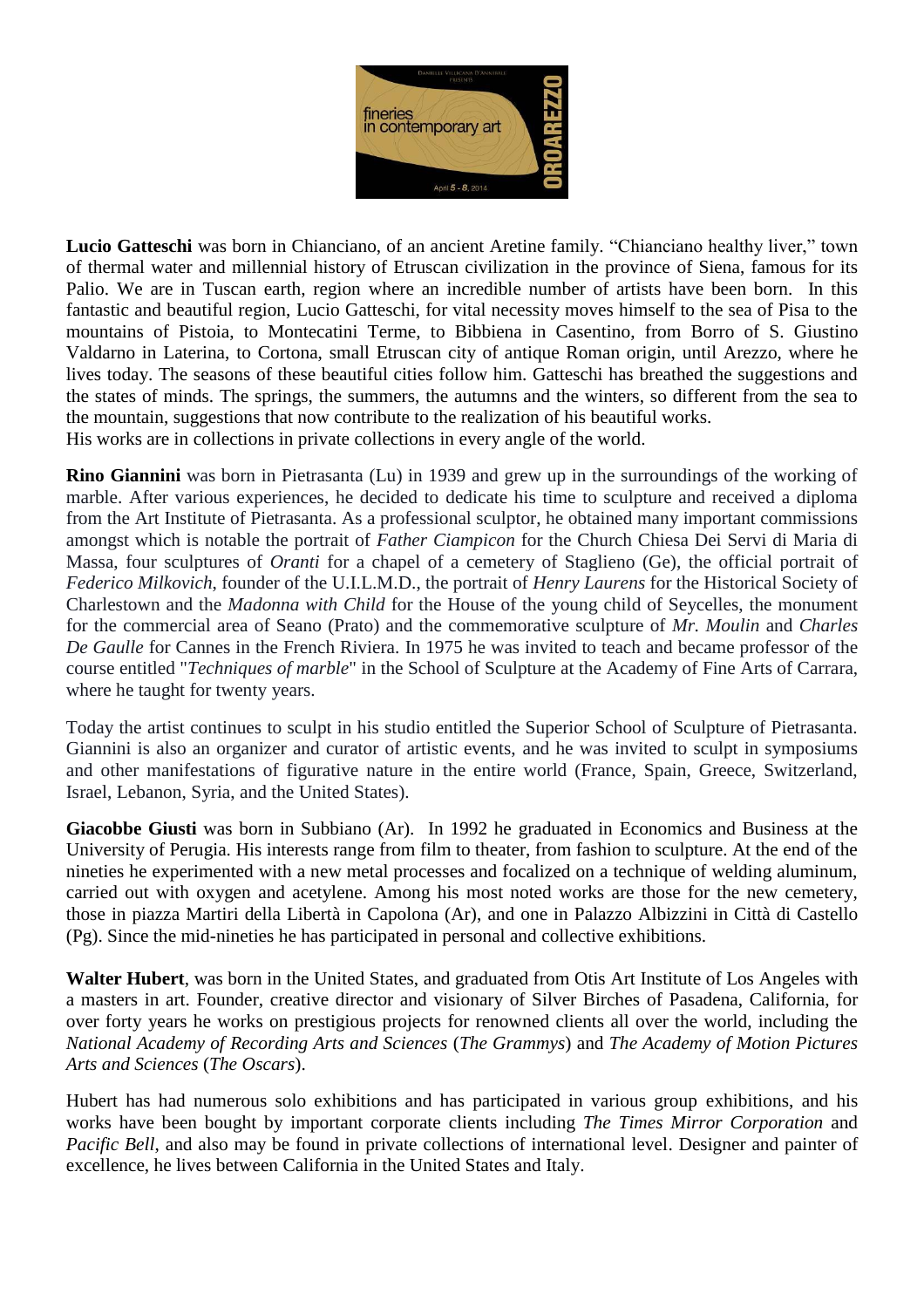

**Susan Leyland** was born in 1952 and grew up in England near Cambridge. Her grandfather, a veterinarian and horse breeder, gave her first pony at the age of four, establishing what would become a life-long passion for horses. Her school years were spent away from home at boarding school where she enjoyed sports, riding and studying, especially art and art history; she began to draw and paint in her free time. After finishing her studies she worked for a year as a secretary at the Cambridge Institute of Criminology, and then in 1973 she moved to Italy making Florence her home. Here Susan worked as a fashion model from 1973 – 1980 with a number of fashion houses including Ferragamo. Susan married in 1978 and moved to Impruneta, where her family was completed with the arrival of her two sons in 1981 and 1986. From 1982 - 2000 she worked as an English language teacher and then as a riding instructor. Since her early school days Susan had drawn and painted avidly in her free time and this love of art and creativity continued through her adult life. She became fascinated by the work of the Impruneta terracotta artisans and encouraged by the Mariani family Susan began to make her first sculptures. In 1998 Susan held her first exhibition, the success of which led to a second exhibition at the Galleria Tornabuoni the following year. In 2000 Susan made the decision to dedicate her time to her equestrian sculpture, so uniting her love of horses and art.

**Carmelo Lombardo** was born in Caltanissetta, but he was formed artistically in Tuscany. He learned the rudiments of painting from his father Joseph. In the vivacious environment of Arezzo in the Sixties, as a teen-ager he is welcomed in the group of local painters, affirming his seriousness and originality of vision. In the Seventies he frequented, through the Gallery Orfino of Venice, great Italian artists of the moment: from Cesetti a Migneco, to Monachesi and Guttuso. In Rome he becomes friends of writer and art critic Franco Cagnetta. Overcome the cultural schemes and compositional schemes of the province, he matures concepts and experiences that bring him to be welcomed in Paris in an international group of artists denominated "Figuration Critique," founded in 1978 by Maurice Rapin and Mirabelle Dors. Today, Lombardo lives and works in Arezzo.

**Giovanni Maranghi**, born in Lastra a Signa in 1955, he carried out his studies in nearby Florence, getting his degree at *Leon Battista Alberti High School*, and afterward began his university studies under the Architecture faculty of the Florentine Athenaeum. Just turned twenty, he launched his first solo exposition at the San Frediano Gallery in Bari. From this moment o, many successful solo and group expositions followed both in Italy and abroad. Among the most important dates of these first years must be remembered: the exhibit at the Dalders Gallery in Amsterdam (1985) and at the Diva Gallery of Bruxelles (1987). In the Nineties' he was in the United States with solo exhibits in Carmel, Chicago and New Orleans. The new century opened with "*Gnacchi and Timparlini*" at the Excelsior Hotel in Florence, an exhibition inspired by the "metasemantica poetry" of Fosco Maraini. In the same year he exhibited in Holland, France, Russia and the U.S.A. 2008 was the year of "*Extra - Large Barocco,*" exposition inside the Basilica della SS. Vergine del Carmelo in Piacenza, where the subject of the woman was confronted with the theme of seclusion. In a short time, other two events of equal importance followed: "*Women*" at the Brunetti Gallery in Ponsacco (Pi), and "*Breakfast at Maranghi,*" inside the Antico Spedale degli Innocenti in Florence for occasion he presented the "*Mukki Latte*" calendar for the year 2009. At the beginning of 2012, he worked in collaboration with Lorenzo Pescini and other artists on the project "*Sulla strada di Venere,*" where music, painting and poetry were melted together.

Most recently, last April, he exhibited at Galerie Plexus in Montreux, as well as a solo exposition named *Casta Diva*, inside "*Sala delle Colonne"* in Pontassieve, presented by Antonio Natali, Director of the Uffizi Gallery of Florence, and a solo exhibition in Arezzo, *An Adorable Lie,* curated by Danielle Villicana D'Annibale, at the Villicana D'Annibale Gallery.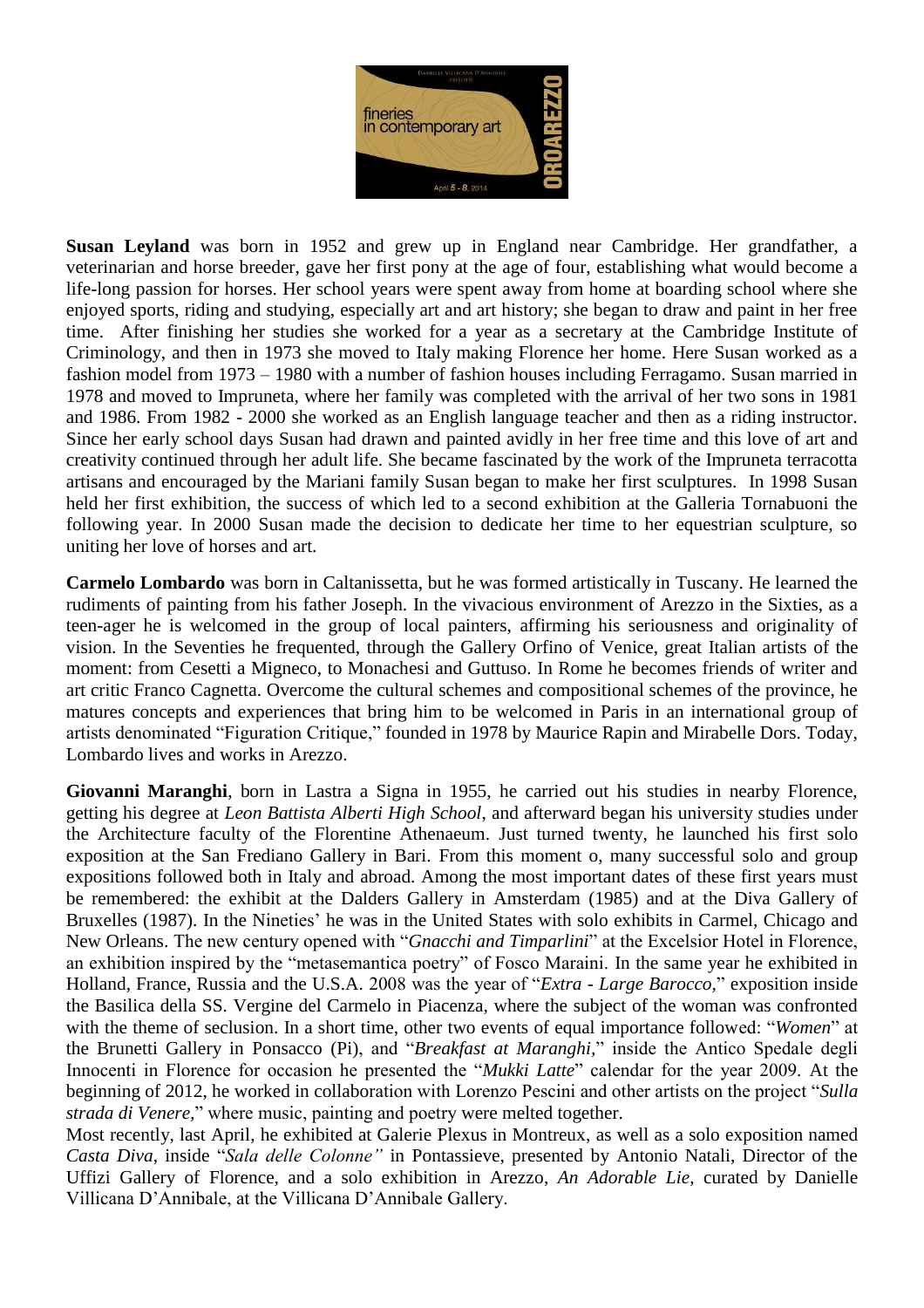

**Giancarlo Montuschi** was born August 9, 1952 in Faenza (Ra). He studied at the Artistic High School and the Academy of Fine Arts in Bologna (Accademia di Belle Arti di Bologna), and afterwards in Ravenna. In 1976 he was assigned the teaching post of Pictorial Disciplines at the Artistic High School of Sansepolcro (Ar). Always in Valtiberina, in San Leo of Anghiari (Ar), the artist has brought forward for years together with his ceramicist wife Madga Garulli, one of the most important and prolific atelier of the Aretine territory. The research of Montuschi embraces various techniques and moves from pop art and from the post-pop languages of the secondo half of the 1900s to affront in the years the *alchemicoesoteric*, lucid themes, diversified cycles linked to myths, animals, literature and music. Since 1972 has exhibited with success in Italy and abroad. He participates regularly in International Fairs and has won many prizes in painting, sculpture and ceramics. He has received ample consent among critics, art collectors and art lovers.

**Beatrice Nencini** was born in Siena and currently resides and works in the countryside of Castelfiorentino (Fi). She graduated in 1987 from the National Institute of Art of Porta Romana (Istituto Statale d'Arte di Porta Romana) in Florence, in the section Plastic Decoration. Subsequently she attended the Academy of Fine Arts in Florence (Accademia delle Belle Arti di Firenze). She worked in scene design with the firm Scenotek, realizing furnishings for swimming pools in Germany and built, for a theater on the water of the Costanza lake, a platform afloat and lighted with fiber optics. After over ten years of professional activity, she continues to collaborate with artistic foundries in Tuscany and Emilia, with artists including Galligani, Borghi and Talani, and cities such as Pontedera (Pi) for the realization of sculptural works in various materials such as bronze, aluminum, brass, terracotta and resins.

**Sergio Poddighe** was born in Palermo in 1955 from Genovese father of Sardinian origin. He graduated from the Art High School of his city, and afterward from the Academy of Fine Arts in Rome (Accademia di Belle Arti di Roma). He teaches Pictorial Disciplines at the National Institute of Art in Arezzo, city where he lives and works since 1990. He became interested in the symbolic and psychological aspects of the graphic mark and for this reason frequented for one year the Studies of Graphology in Urbino. His work was lent for the execution of decoration, book covers, manifestos for exhibits and cultural events as well as theatrical set design. He has had numerous solo exhibitions and been included in many reviews on contemporary art, in Italy and abroad. His works may be found in numerous private and public collections.

**Eliana Sevillano**, was born in La Paz (Bolivia) and studied at the Academy of Fine Arts in Caracas (Accademia di Belle Arti di Caracas, Venezuela), as well as in Italy. Her works may be found in private and public collections, in Italy as well as abroad. She lives and works in Arezzo.

**Christopher Slatoff** studied in the United States and in France. He graduated in 1978 in Sculpture from California State University of Long Beach, where he teaches life sculpture. The artist also teaches sculpture at Art Center School of Design in Pasadena, and during the summer, Medieval and Renaissance Art History in Italy, in Orvieto. He is the sculpture chairman of the California Art Club. In 2002 he worked for a prestigious project for the Cathedral of Los Angeles, realizing groups of sculptures on a large dimension in bronze for various Stations of the Cross. In 2011 he completed the execution of *Fr. Electrico* in collaboration with the writer Ray Bradbury. A version of reduced dimensions was awarded the Gold Medal for sculpture at the 97th Annual Gold Medal Juried Exhibition at the Pasadena Museum of California Art. Amongst his most well known works is *Sheltering Wings*, commissioned by the Port District of San Diego and installed on Coronado Island. In 2013 he completed a *Crucifix* in bronze for the Chapel *Our Savior* at the University USC in Los Angeles.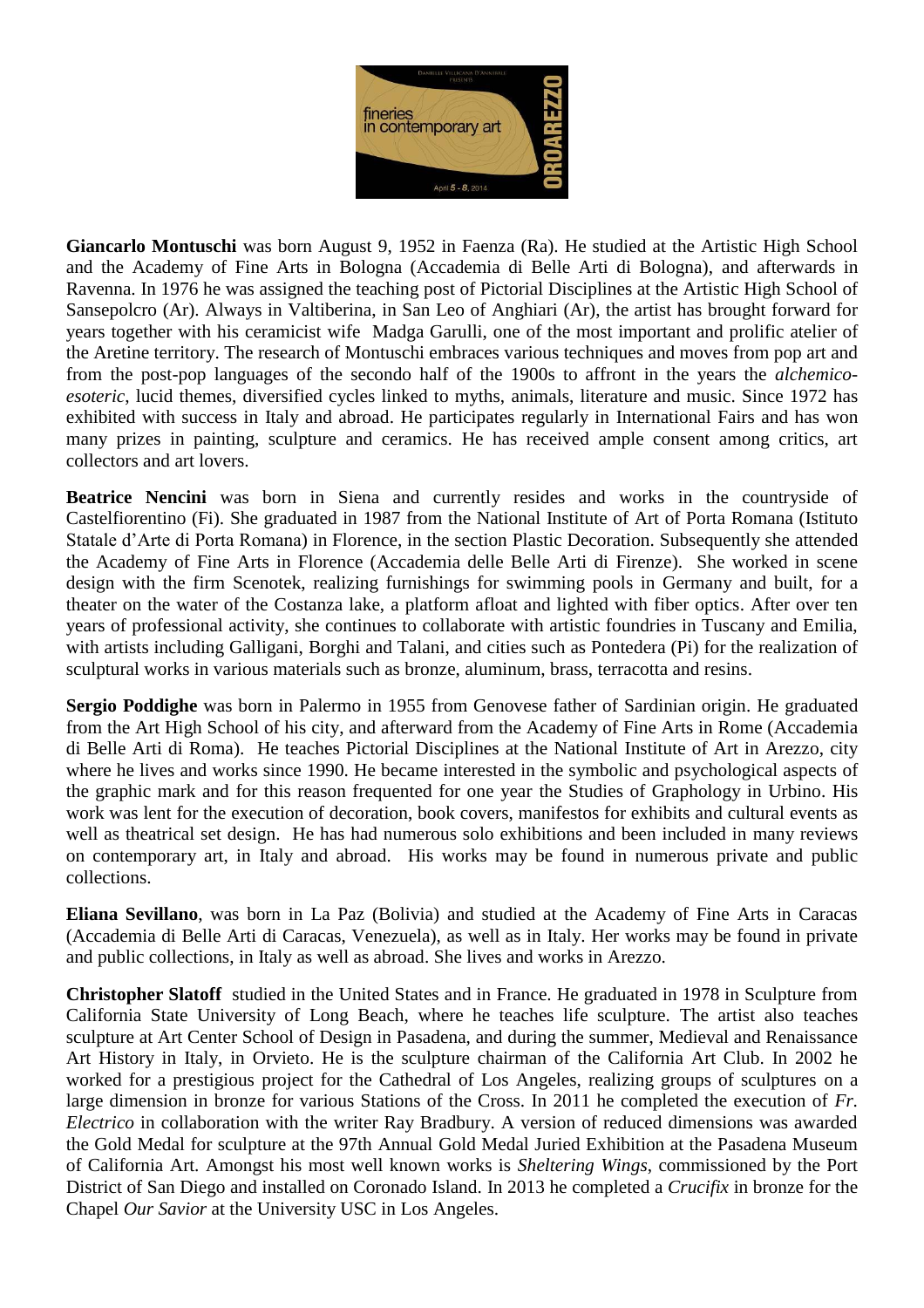**Franco Tanganelli** was born in Castiglion Fiorentino (Ar) and at age seventeen, he settled down in Florence to complete his studies and follow his artistic vocation. Realist Painter, he found in Guttuso the first maestro, yet also loved the art of Van Gogh, Picasso, and Bacon and experimented with every type of technique. The first personal exhibition dates to the early seventies; then followed by a long activity in Italy and abroad, where he completed extensive stays in France and Great Britain. In 1989 he fell in love with Sarna, in the Casentino area, and transferred studio and residence, followed in 1992 by Beatrice Rosai who became his companion of life and art. In 1995 the School of Sarna and the Cultural Association Castle of Sarna were born. In the range of sculptural he has performed important public commissions especially in bronze, such as *The Fountain of Life* for the Foundation Order of the Camaldolesi Monks in Ponte a Poppi (Ar) and *The Guardian of the Memory* for the door of the Castle of Sarna.

For more information on the group exhibition or the artists, please contact **Danielle Villicana D'Annibale** at +39 338 6005593 or at [danielle@villicanadannibale.com.](mailto:danielle@villicanadannibale.com)

[www.oroarezzo.it](http://www.oroarezzo.it/)

[www.arezzofiere.it](http://www.arezzofiere.it/)

[www.villicanadannibale.com](http://www.villicanadannibale.com/)